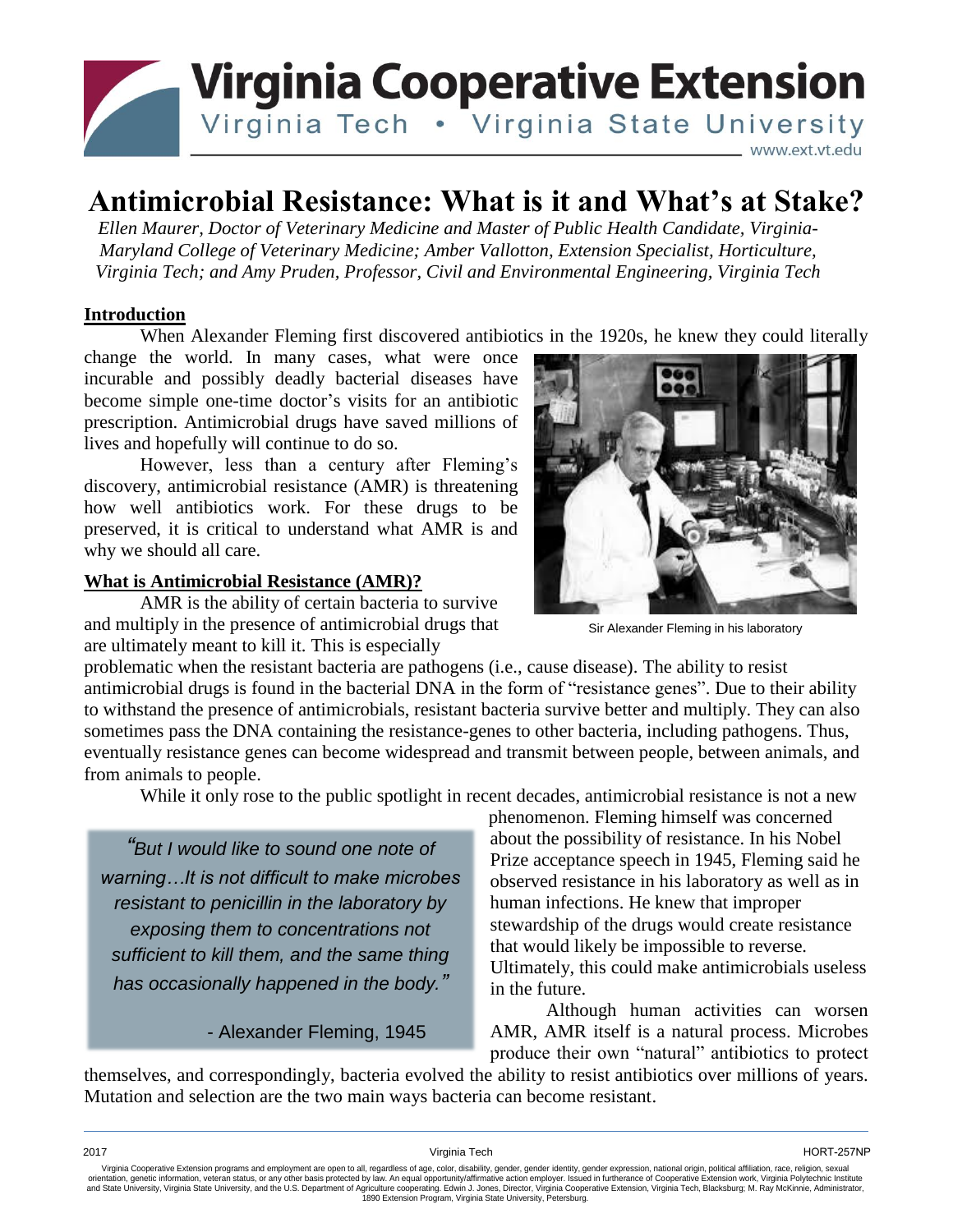*Mutation* – is a random event that changes the DNA sequence. Mutations in bacterial DNA can add or remove different bacterial functions, such as AMR, or can have a neutral effect.

*Selection* – refers to an organism with an advantageous trait, such as AMR, surviving and reproducing better than organisms without that trait. Eventually, the organisms with the advantageous trait can outcompete other organisms for the same resources, and those other organisms will die out.



#### **The Human Role in AMR: Misuse and Overuse**

While AMR is a naturally occurring process, human misuse and overuse of antibiotics has greatly sped up the development of resistance. The more antibiotics are used, the greater the chance that selection pressure will contribute to the spread of resistance. It is important to recognize that antibiotics do not affect viral infections and prescription should be avoided in such cases. Additionally, it is important to administer appropriate antibiotics at the correct dose and for the full course of treatment. Under-dosing antibiotics could encourage the bacteria to mutate and select for resistance genes without killing the bacteria.

*"The time may come when penicillin can be bought by anyone in the shops. Then there is the danger that the ignorant man may easily underdose himself and by exposing his microbes to nonlethal quantities of the drug make them resistant."* - Alexander Fleming, 1945

### **What's at Stake?**

From a human health standpoint, understanding why antibiotics are beneficial and even necessary is simple. If antibiotics lose effectiveness, people may start suffering from simple bacterial infections. Without antimicrobial drugs, people requiring procedures that compromise the immune system may be more prone to serious bacterial infections. Chemotherapy and major surgeries will become much more dangerous processes than they already are.

From an animal health standpoint, antimicrobial drugs greatly enhance animal welfare. Without these drugs, livestock will likely suffer more from disease. Additionally, antibiotics provide large economic benefits in the agricultural industry by preventing disease and enhancing growth.